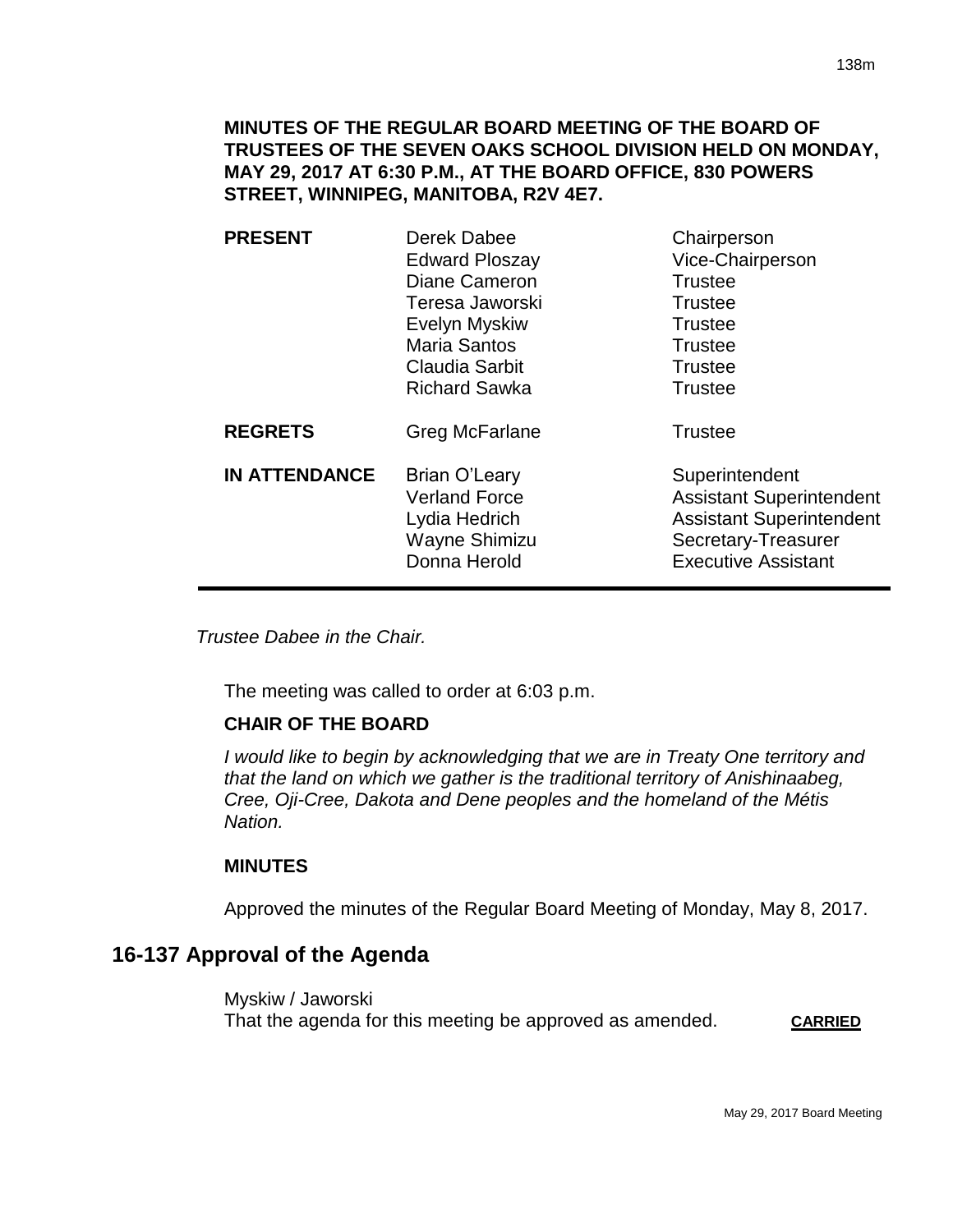# **16-138 Moved to Committee of the Whole at 6:06 p.m.**

Myskiw / Ploszay That the Board move into Committee of the Whole**. CARRIED**

*Trustee Ploszay in the Chair.*

# **PERSONNEL REPORT**

# **16-139 Superintendents' Personnel Report**

Myskiw / Sawka That the Superintendents' Personnel Report be ratified. **CARRIED**

#### ADMINISTRATIVE APPOINTMENTS

Heather Marks was appointed to the position of Principal, É.S.O.M.S. effective September 5, 2017.

Adam Hildebrandt was appointed to the position of Principal, H.C. Avery School effective September 5, 2017.

Karen Hiscott was appointed to the position of Principal, École Constable Finney School effective September 5, 2017.

#### TEACHER APPOINTMENTS

Sarah Chua was appointed to a full-time (1.00) Limited Teaching General (Term) contract effective May 8, 2017 to June 30, 2017.

Allyson Delacruz was appointed to a full-time (1.00) Limited Teaching General (Term) contract effective September 5, 2017 to December 22, 2017.

Jonathan Kornelsen was appointed to a full-time (1.00) Limited Teaching General (Term) contract effective May 9, 2017 to June 30, 2017.

Caitlyn Madzik was appointed to a full-time (1.00) Limited Teaching General (Term) contract effective May 10, 2017 to June 16, 2017.

Cynthia Reimer was appointed to a part-time (.67) Limited Teaching General (Term) contract effective September 5, 2017 to June 29, 2018.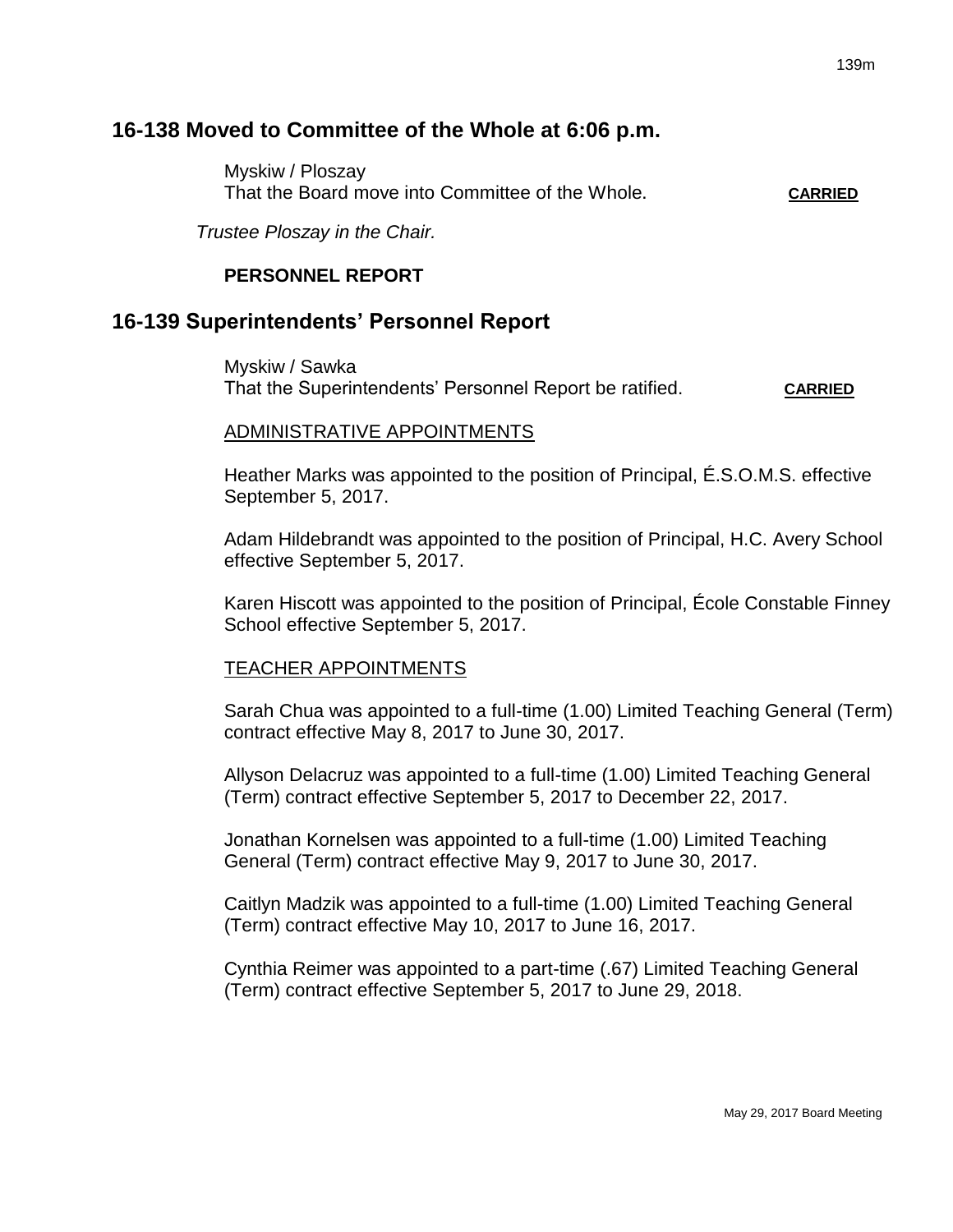## **PERSONNEL REPORT**

The following teachers were appointed to a full-time (1.00) Limited Teaching General (Term) contract effective September 5, 2017 to June 29, 2018. Jaskirat Atwal Wanda Barker Maria Bellisario Simon Hon Katryn Hurst Kewal Kaler Amanda Karpinsky Nourredine Lamouni Jason Neufeld Thomas Obendoerfer Cassandra Paches Kristen Parkin Jane Pogson Jennifer Tavares Jonathon Traverse

The following teachers were appointed to a Limited Teaching General (Permanent) contract effective September 5, 2017. Heida Arnason Anu Badhan Anthony Fiorentino Douglas Giroux David Law Aaron Levere Marites Penano Samira Ramilo Melissa St. Mars Jessica Smith Garrett Sutton Denise Tom

The following teachers were granted leave of absence, without pay, for the 2017-2018 school year.

Alison Arnason (.23) Jasmin Cavanaugh (.50) Brina Cockerill Larsen (.50) Julia Gibson (.50) Jaclyn Loganberg (.23) Kerri Waldbauer (1.00)

#### TEACHER MATERNITY/PARENTAL LEAVE

Sara Clarke was granted maternity/parental leave effective July 27, 2017 to September 3, 2018.

Danielle Deck was granted maternity/parental leave effective August 3, 2017 to September 3, 2018.

Chantal Morin was granted maternity/parental leave effective June 19, 2017 to June 19, 2018.

Gillian Prout was granted maternity/parental leave effective June 5, 2017 to June 5, 2018.

#### TEACHER RESIGNATION

Elma Arthurson gave notice of intent to resign effective June 30, 2017.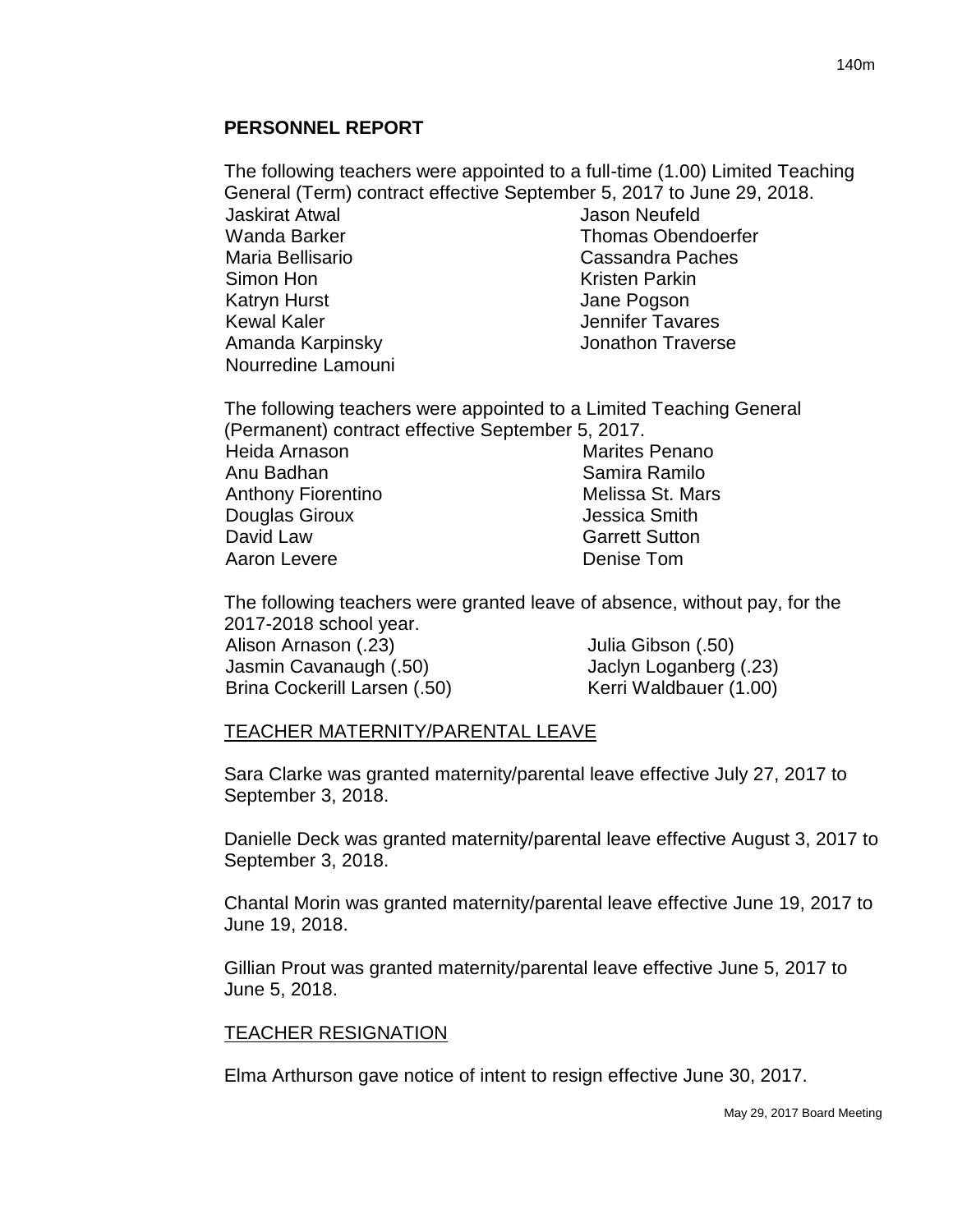## **PERSONNEL REPORT**

#### EDUCATIONAL ASSISTANT RESIGNATION

David Landa gave notice of intent to resign effective June 30, 2017.

#### CUSTODIAN RESIGNATION

Cory Clement gave notice of intent to resign effective May 15, 2017.

#### SCHOOL ADMINISTRATIVE ASSISTANT APPOINTMENTS

The following Administrative Assistants were appointed to a full-time permanent position effective August 28, 2017.

Sandra Oliveira **Maccial Sandra Oliveira** de La Vacquie Szyda Giada Romio

#### **SUPERINTENDENTS' REPORT**

The following matters were received as information:

- **Personnel Matters.**
- Naming of New Schools.
- 2017 Senior Years Graduations.
- **Debenture By-Law Update.**

Trustee Enquiries:

- Retreat Update.
- West Kildonan Jazz Concert.
- **Coaches Appreciation Dinner.**
- **Theatre Fundraising Update.**
- **Sistema Winnipeg Update.**
- Canada 150 Celebration Update.
- **Figure 1** French Immersion Dual Track Schools.
- **Maples Coral Concerts.**

## **16-140 Winnipeg Indigenous Accord**

#### Santos / Jaworski

That the Seven Oaks School Division become a signatory to the Winnipeg Indigenous Accord as a way to share the division's journey of reconciliation and track its progress over the long-term. **CARRIED**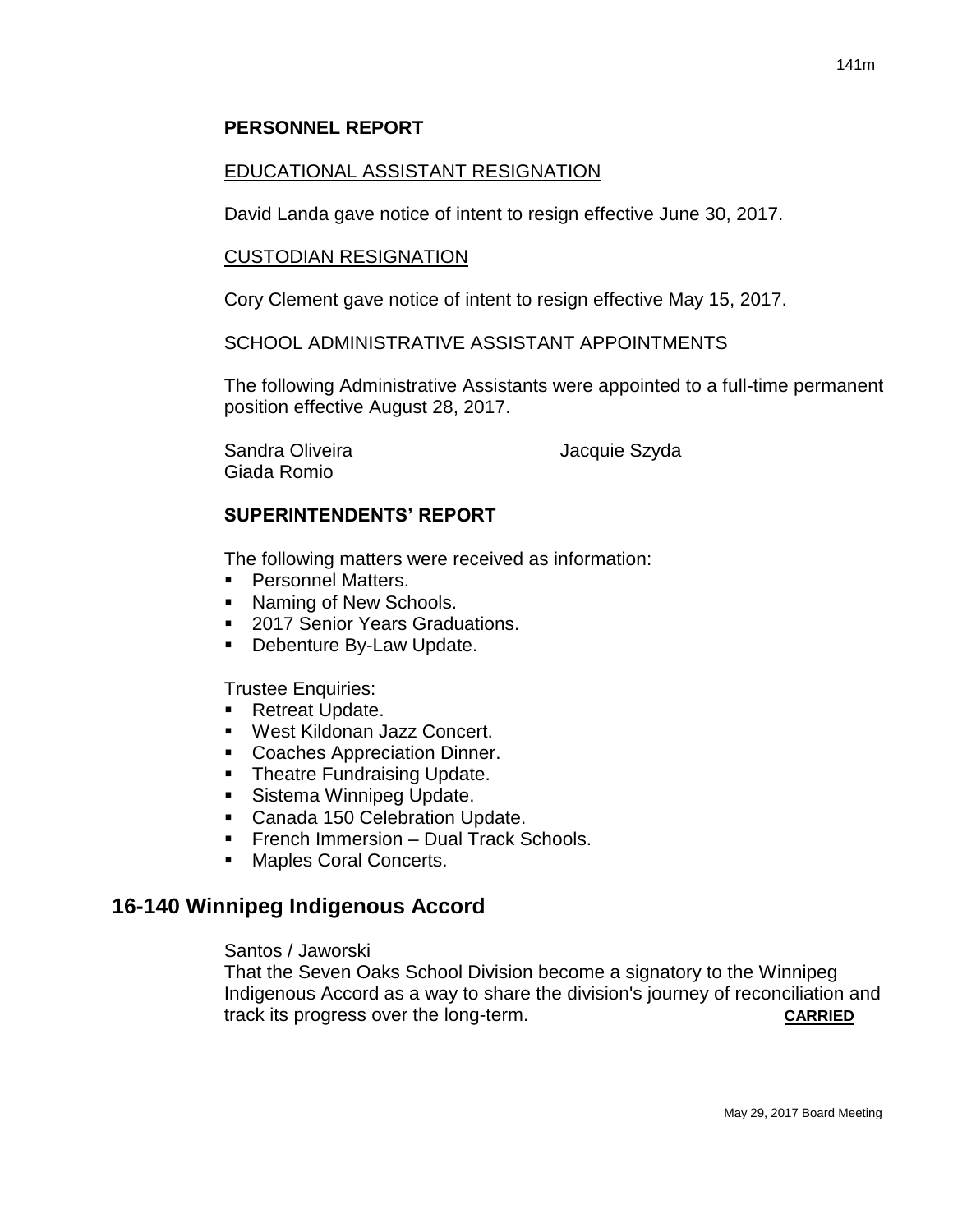# **16-141 École Rivière-Rouge Balanced School Day**

### Sarbit / Santos

That the Board supports École Rivière-Rouge's request to the Honourable Ian Wishart to continue with the Balanced School Day for the 2017-2018 school year. **CARRIED**

# **16-142 RFP 001-17 Provision of Cisco Hardware, Software and Maintenance**

Ploszay / Jaworski That Bell MTS be awarded Vendor of Record for the provision of Cisco Hardware, Software & Maintenance. **CARRIED**

# **16-143 Administrative Report**

Jaworski / Myskiw That the Administrative Report be approved. **CARRIED**

#### Collège Garden City Collegiate - Cuba Spring Break 2018

That the Board approve Collège Garden City Collegiate request to take a group of Grade 10, 11 and 12 students to Cuba, Spring Break 2018.

## Air Movement Services Ltd. Invoice No. 14537

That Invoice No. 14537 towards the A.E. Wright Roof project in the amount of \$1,130.00 be paid to Air Movement Services Ltd.

#### Gardon Construction Ltd. Invoice No. SOARTS-COP6

That Invoice No. SOARTS-COP#6 towards the Seven Oaks Performing Arts Centre in the amount of \$431,602.32 be paid to Gardon Construction Ltd.

#### Statutory Holdback on Certificate of Payment No. 6

That the 7.5% Statutory Holdback on Certificate of Payment No. 6 for the Seven Oaks Performing Arts Centre in the amount of \$33,328.37 be paid to SOSD/GARDON-468-SO-Arts .

#### Integrated Designs Inc. - Invoice No. 4349

That Invoice No. 4349 towards the Garden City Collegiate Skill Build project in the amount of \$533.61 be paid to Integrated Design Inc.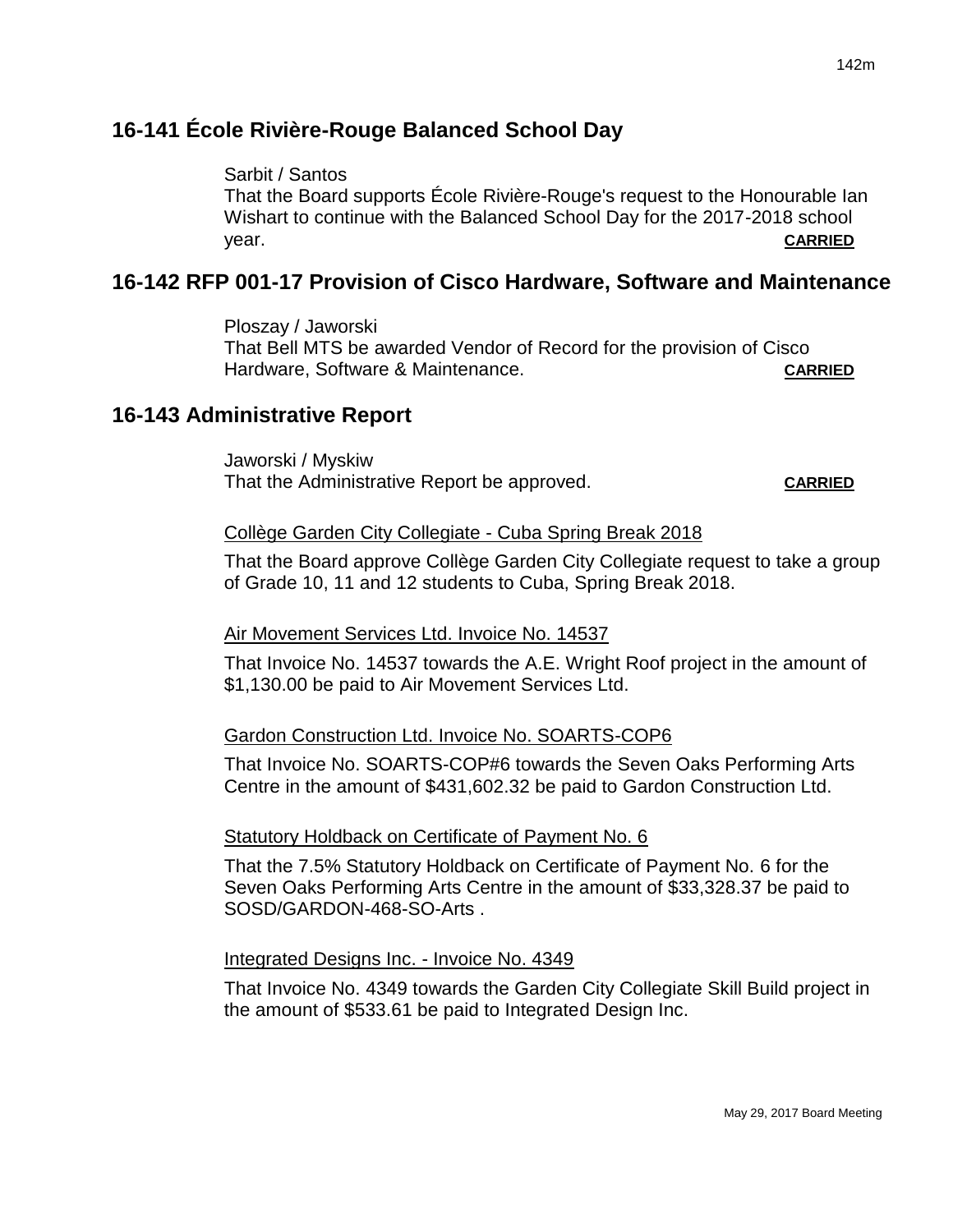# **ADMMINISTRATIVE REPORT**

#### KGS Group Consulting Engineers Invoice No. 75970

That Invoice No. 75970 towards the Leila North Boiler project in the amount of \$1,128.04 be paid to KGS Group Consulting Engineers.

## KGS Group Consulting Engineers Invoice No. 76452

That Invoice No. 76452 towards the Leila North Boiler project in the amount of \$1,128.04 be paid to KGS Group Consulting Engineers.

#### KGS Group Consulting Engineers Invoice No. 77261

That Invoice No. 77261 towards the Leila North Boiler project in the amount of \$752.02 be paid to KGS Group Consulting Engineers.

#### M. Block & Associates Invoice No. W-2017-060

That Invoice No. W-2017-060 towards the Seven Oaks Performing Arts project in the amount of \$1,475.25 be paid to M. Block & Associates.

#### Parkwest Projects Ltd. Invoice No. EP-COP#15

That Invoice No. EP-COP#15 towards the Edmund Partridge Elevator project in the amount of \$8,177.28 be paid to Parkwest Projects Ltd.

#### Prairie Architects Inc. Invoice No. 5045

That Invoice No. 5045 towards the new Service Centre in the amount of \$23,299.09 be paid to Prairie Architects Inc.

#### Prairie Architects Inc. Invoice No. 5044

That Invoice No. 5044 towards the new Seven Oaks Performing Arts Centre in the amount of \$4,867.41 be paid to Prairie Architects Inc.

#### Stantec Consulting Invoice No. 1166355

That Invoice No. 1166355 towards the A.E. Wright roof project in the amount of \$3,383.10 be paid to Stantec Consulting.

#### Stantec Consulting Invoice No. 1166360

That Invoice No. 1166360 towards the Garden City Collegiate West Wall project in the amount of \$2,931.27 be paid to Stantec Consulting.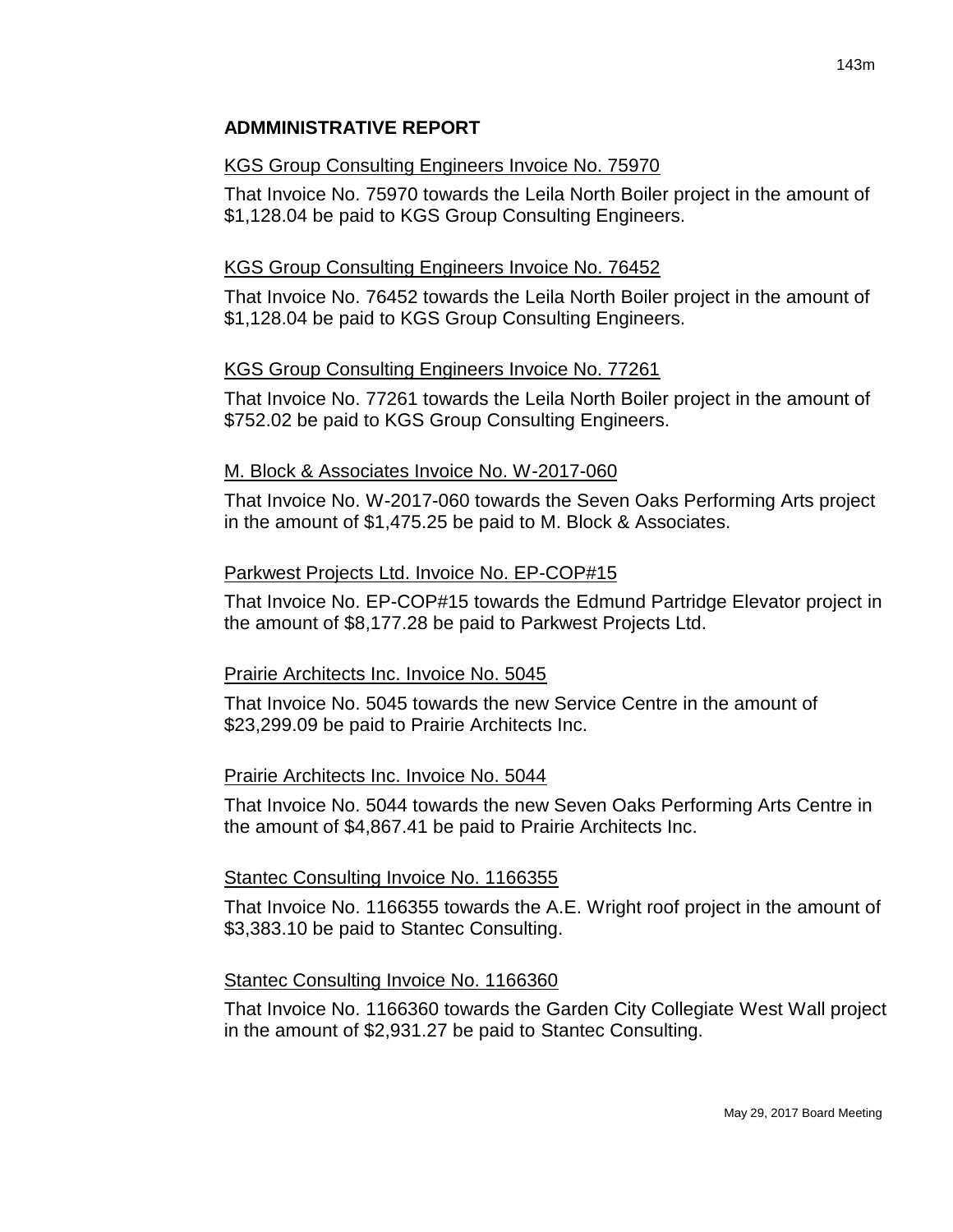#### **POLICY COMMITTEE**

#### **16-144 By-Law No. 3-2017 Trustee Indemnities - First Reading**

Santos / Cameron That By-Law No. 3-2017 for the purpose of adjusting Trustee Indemnities be given first reading. **CARRIED**

# **16-145 Suspension of Regular Order of Business**

Santos / Jaworski That the Board suspend its regular order of business in order to give second and third reading to By-Law No. 3-2017 for the purpose of adjusting Trustee Indemnities. **CARRIED**

## **16-146 By-Law No. 3-2017 Trustee Indemnities - Second Reading**

Sarbit / Myskiw That By-Law No. 3-2017 for the purpose of adjusting Trustee Indemnities be given second reading. **CARRIED**

## **16-147 By-Law No. 3-2017 Trustee Indemnities - Third and Final Reading**

Jaworski / Cameron That By-Law No. 3-2017 for the purpose of adjusting Trustee Indemnities be given third and final reading, be signed and sealed. **CARRIED**

#### **16-148 Policy IBB - Social Media**

Ploszay / Myskiw That new Policy IBB - Social Media be approved for inclusion in the Policy Manual. **CARRIED**

## **16-149 Policy IBA - Responsible Use of Technology**

Ploszay / Jaworski That revised Policy IBA - Responsible Use of Technology be approved for inclusion in the Policy Manual. **CARRIED**

## **16-150 Policy GBBAB - Student Services Director**

Ploszay / Santos That revised Policy GBBAB - Student Services Director be approved for inclusion in the Policy Manual. **CARRIED**

May 29, 2017 Board Meeting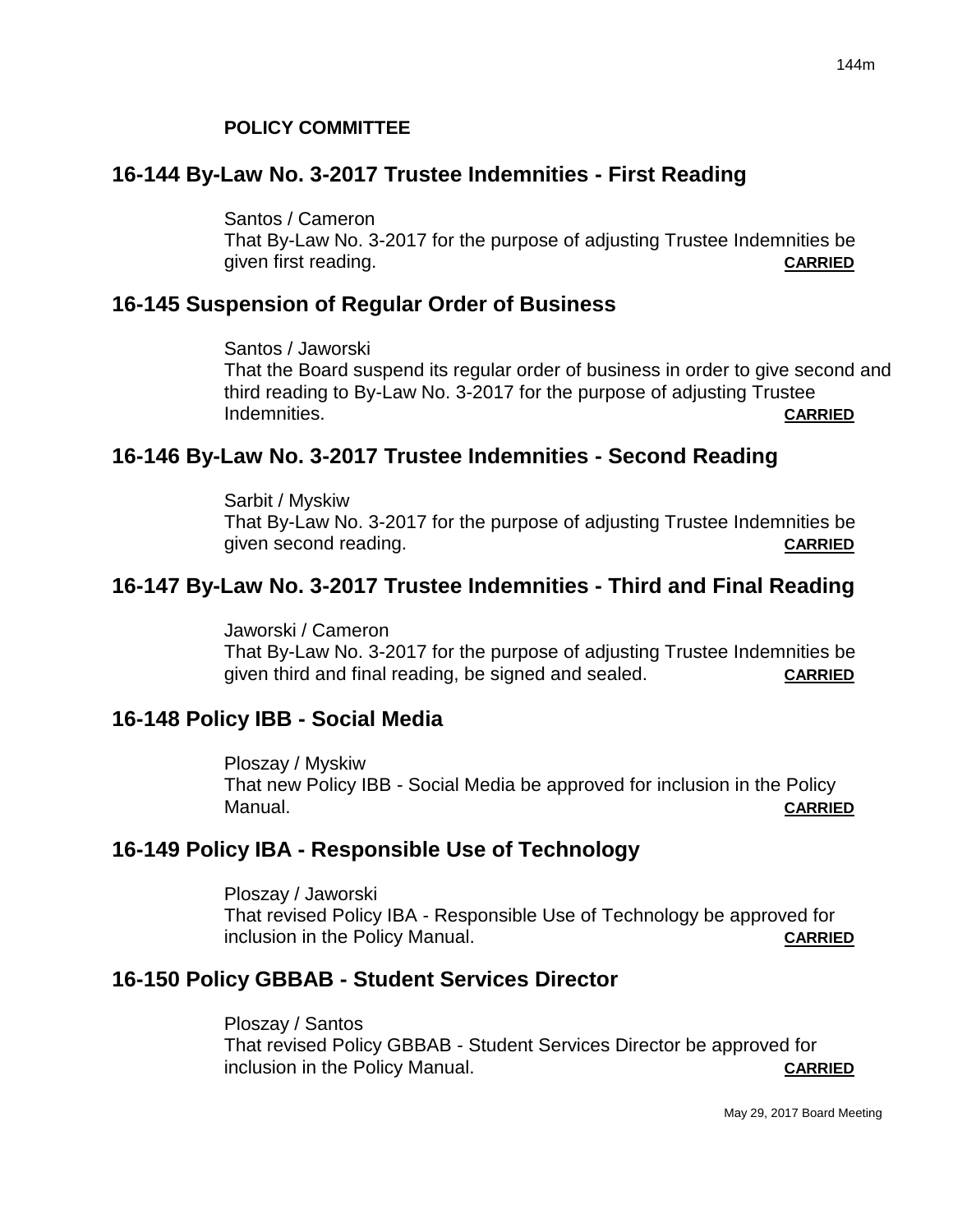# **16-151 Policy DJEE - Purchasing Procedures**

Ploszay / Santos That revised Policy DJEE - Purchasing Procedures be approved for inclusion in the Policy Manual. **CARRIED**

# **16-152 Policy GCDAS - School Administrative Assistant**

Santos / Sawka That revised Policy GCDAS - School Administrative Assistant be approved for inclusion in the Policy Manual. **CARRIED**

# **16-153 Policy GCDAV - Computer System Technician**

Ploszay / Jaworski That revised Policy GCDAV - Computer System Technician be approved for inclusion in the Policy Manual. **CARRIED**

# **16-154 Policy CGCG – Division Network Technician: SharePoint**

Ploszay / Cameron That revised Policy CGCG - Division Network Technician: SharePoint be approved for inclusion in the Policy Manual. **CARRIED**

# **16-155 Policy CGCF - Division Network Administrator**

Jaworski / Ploszay That revised Policy CGCF - Division Network Administrator be approved for inclusion in the Policy Manual. **CARRIED**

# **NEW BUSINESS**

# **16-156 Maples' Chamber Choir**

Myskiw / Santos

That the Board congratulate Maples' Chamber Choir who were presented with the Earl Grey trophy for most Outstanding Choral group at the Winnipeg Choral Festival held March 2017. **CARRIED**

# **CONFERENCE REPORTS**

Kirk Baldwin, Principal, ÉSOMS. 35th Annual CUE 2017: Technology in Education, March 15 to 18, 2017 - Palm Springs, California.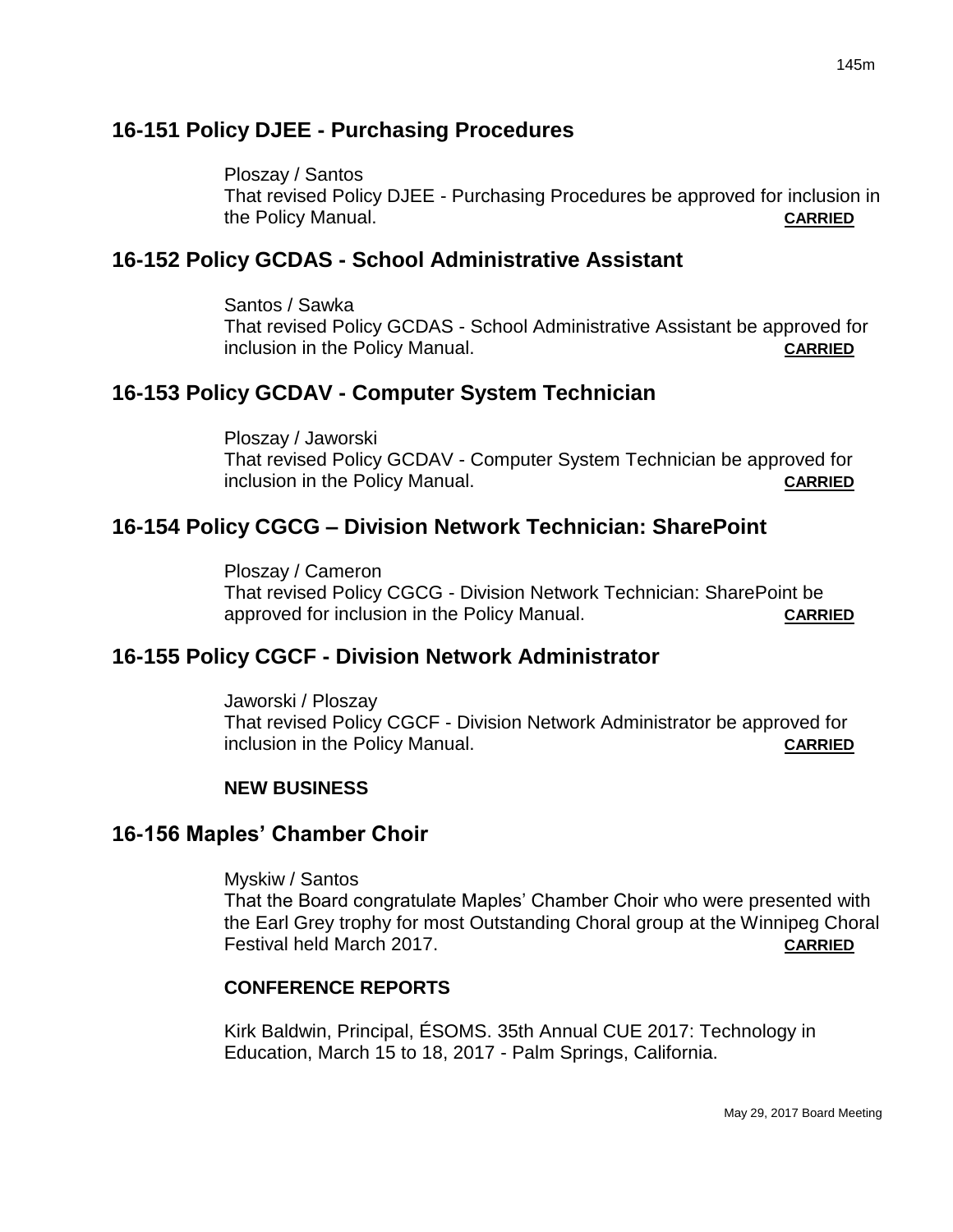# **CONFERENCE REPORTS**

Amy Carpenter, Vice-Principal, Riverbend Community School. AERA: Achieving the Promise of Equal Educational Opportunity, April 27 to May 1, 2017 - San Antonio, Texas.

Sandee Deck, Vice-Principal, West Kildonan Collegiate. ResilienceCon 2017: The Science of Strength, April 17 to 19, 2017 - Nashville, Tennessee.

Cheryl Gaudet, École Rivière-Rouge. AERA: Knowledge to Action Achieving the Promise of Equal Educational Opportunity, April 28 to May 1, 2017 - San Antonio, Texas.

Tanya Kohut, Vice-Principal, Victory School. AERA: Achieving the Promise of Equal Educational Opportunity, April 27 to May 1, 2017 - San Antonio, Texas.

Sari Rosenberg, Vice-Principal, R.F. Morrison School. AERA: Achieving the Promise of Equal Educational Opportunity, April 27 to May 1, 2017 - San Antonio, Texas.

# **OTHER REPORTS**

Trustee Jaworski informed the Board about a recent professional development opportunity she went on, as well as Trustee Santos, to Sagkeeng First Nations.

# **CORRESPONDENCE**

- Dion Delorme, President, Educational Assistants of Seven Oaks. New lawyer representation.
- Ken Cameron, President, MSBA. 2017-2018 Appointment of Auditor Process and Outcomes.
- Lord Selkirk School Division. Letter from the Lord Selkirk School Division Board of Trustees to the MSBA Provincial Executive regarding appointment of auditor.
- CUPE 949. 2017-18 Executive List.
- Derek Dabee, Chair, Seven Oaks School Division Board of Trustees. Letter to the Honourable Ian Wishart regarding a comprehensive review of the Manitoba Government's funding of schools process.
- Honourable Ian Wishart, Minister of Education. Extend approval of the Balanced School Day model at Victory School for the next five school years (2021/2022).
- Canadian Student Tobacco & Drugs Survey 2016-2017. A.E. Wright Community School participation in the 2016-2017 Canadian Student Tobacco, Alcohol and Drugs Survey.
- Manitoba School Boards Association ebulletin May 17, 2017.
- Danny Smyth, Chief, Winnipeg Police Service. Winnipeg Police Service on-